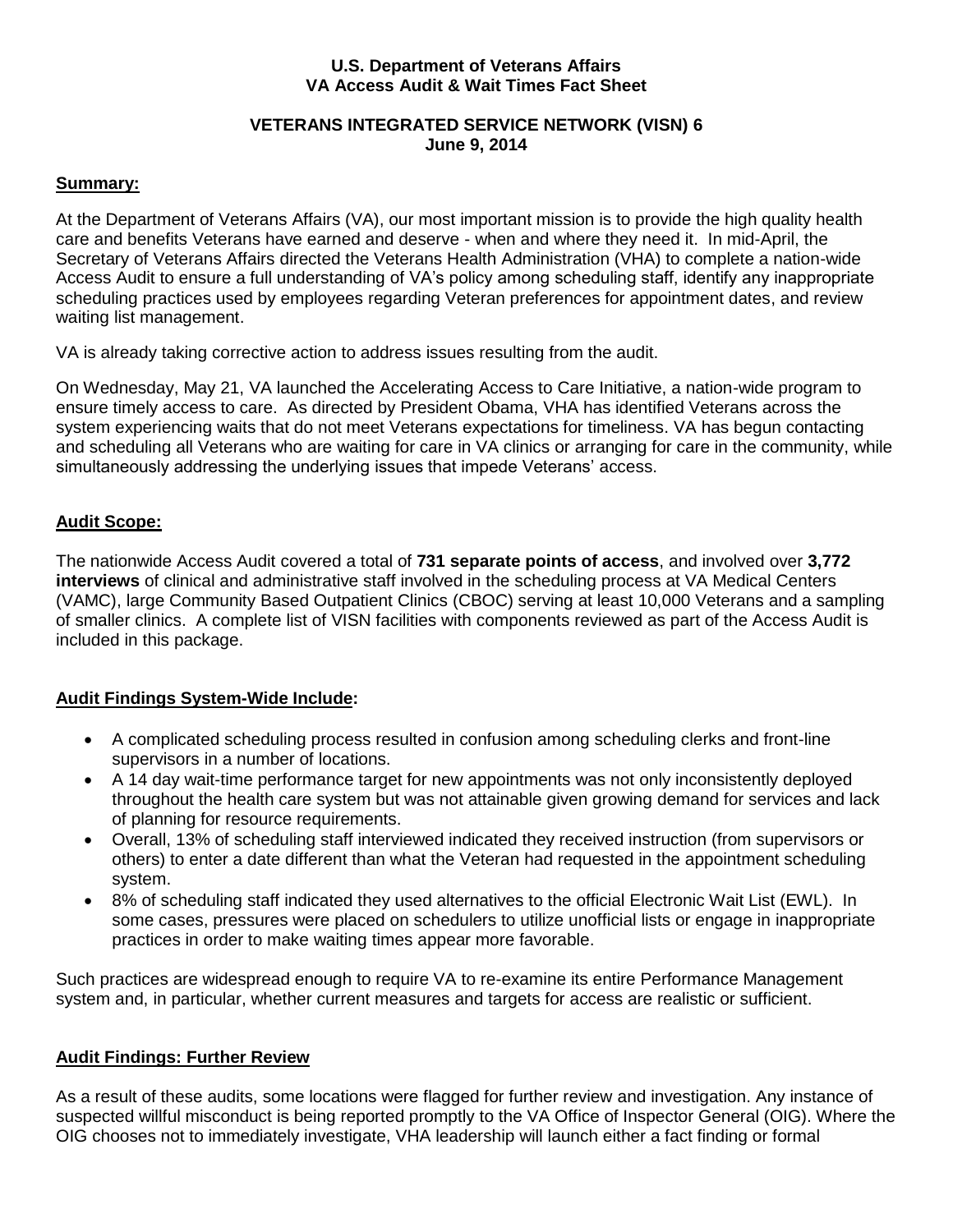administrative investigation. Where misconduct is confirmed, appropriate personnel actions will promptly be pursued. As a result of the initial audit findings, there are 7 locations in VISN 6 that require further review:

| <b>VISN</b> | <b>Facility Name</b>  |
|-------------|-----------------------|
| 6           | Raleigh CBOC, NC      |
| 6           | Richmond VAMC, VA     |
| 6           | Charlotte, NC         |
| 6           | Virginia Beach        |
| 6           | <b>Elizabeth City</b> |
| 6           | Wilmington, NC        |
| 6           | Jacksonville, NC CBOC |

## **Audit Findings: Immediate Actions:**

While VHA must assess and learn from the Access Audit, we are immediately redoubling our efforts to quickly address delays in Veterans' health care. VHA is identifying where Veterans are waiting for care and ensuring that timely, quality care is made available as quickly as possible. Among the immediate actions VA is taking:

- VA has accelerated care for Veterans currently waiting for health care services. **VHA is in the process of contacting in excess of 90,000 Veterans during the first phase of VA's "Accelerating Access to Care Initiative"**
	- $\circ$  VHA will provide Veterans who do not currently have an appointment, or are waiting for additional care or services longer than 30 days the option to be rescheduled sooner if VA capacity exists, keep their scheduled appointment, or be referred to non-VA providers in the community
- VA has suspended all VHA Senior Executive Performance Awards for FY14
- VHA will remove 14-day performance goal from employee performance plans
- VHA will revise, enhance and deploy Scheduling Training
- VHA will implement a site inspection process

# **Audit Findings: Long Term and Other Actions**:

VHA is committed to a renewed and aggressive preparation, teaching, training and coaching of our employees. Throughout the immediate and long term, we will emphasize accountability, and ensure managers and staff engaging in inappropriate practices are held accountable.

- VHA will overhaul the scheduling and access management directive
- VHA will roll out near-term changes to the legacy scheduling system
- VHA will acquire and deploy long-term scheduling software solutions
- VHA will reassess and establish access timeliness goals
- VHA will strengthen accountability for integrity in scheduling and access management

# **Locality Wait Time Information**

On May 15, 2014, **VHA had over 6 million appointments scheduled** across the system. Nationwide, there are roughly 57,436 Veterans who are waiting to be scheduled for care and another 63,869 who over the past ten years have enrolled in our healthcare system and have not been seen for an appointment. VA is moving aggressively to contact these Veterans through the Accelerating Access to Care Initiative.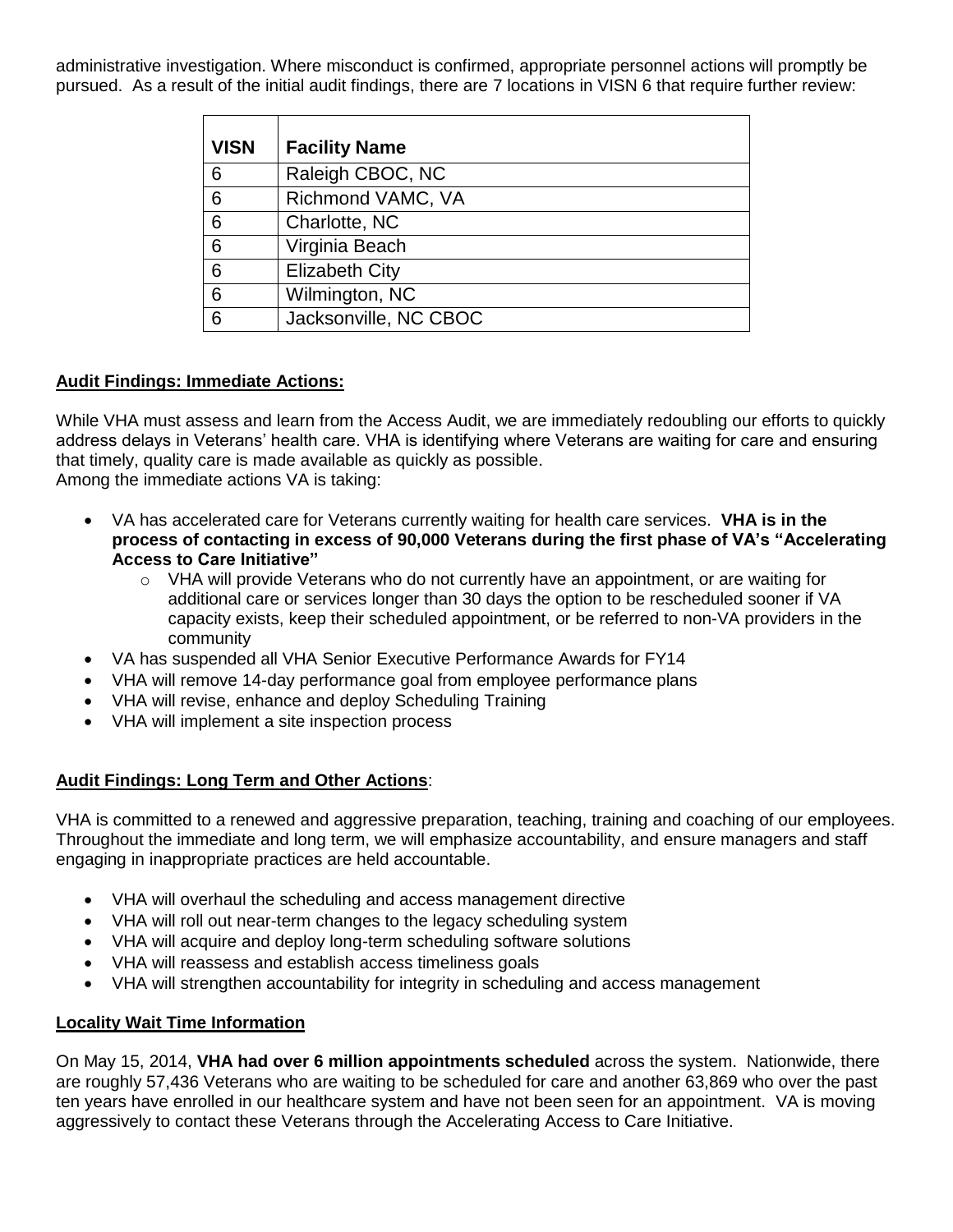Facility data for VISN 6 is listed in the attachment. Complete data is located online at [www.va.gov/health/access-audit.asp](http://www.va.gov/health/access-audit.asp)

At the Department of Veterans Affairs (VA), our most important mission is to provide the high quality health care and benefits Veterans have earned and deserve. While VHA must assess and learn from the Access Audit, we are immediately redoubling our efforts to quickly address delays in Veterans' health care.

VHA is identifying where Veterans are waiting for care and ensuring that timely, quality care is made available as quickly as possible through the Accelerating Access to Care Initiative.